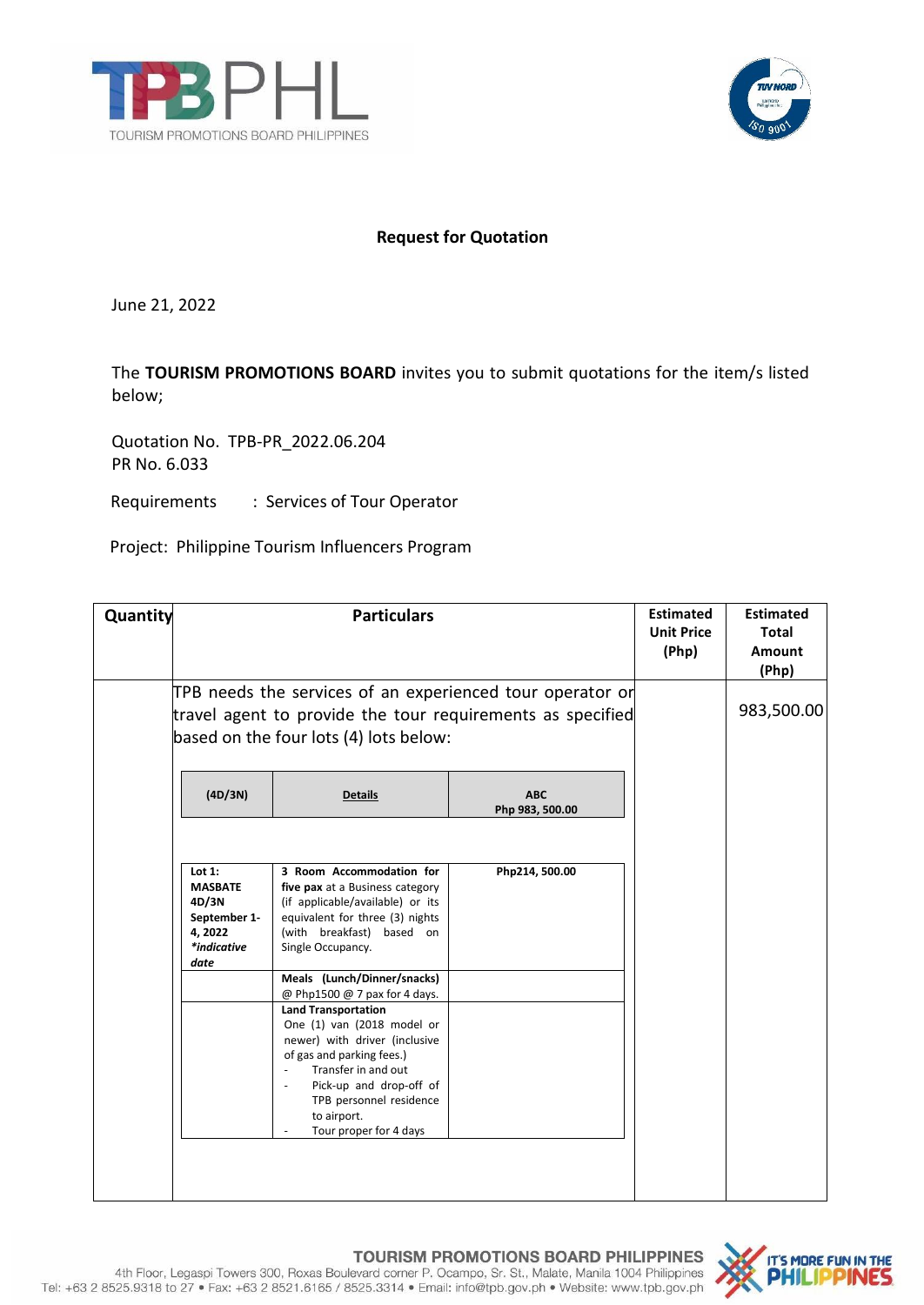|             | Comprehensive<br><b>Travel</b>                  |                |  |
|-------------|-------------------------------------------------|----------------|--|
|             | Insurance for 3 pax with                        |                |  |
|             | COVID-19 coverage subject for                   |                |  |
|             | TB's<br>consultation<br>and                     |                |  |
|             | approval.                                       |                |  |
|             | <b>Domestic Air-ticket</b>                      |                |  |
|             | Manila<br>Masbate<br>Manila                     |                |  |
|             | (Round trip) in case the flight                 |                |  |
|             | was reroute Manila Legazpi                      |                |  |
|             | with 20 kilos                                   |                |  |
|             | additional                                      |                |  |
|             | baggage allowance for three                     |                |  |
|             | pax                                             |                |  |
|             | Tours and activities including                  |                |  |
|             | ٠<br>Entrance                                   |                |  |
|             | Fees/Environmental Fees                         |                |  |
|             | <b>Airport Terminal Fees</b><br>٠               |                |  |
|             | Porter Fees<br>٠                                |                |  |
|             | Incidental<br>and<br>other                      |                |  |
|             | miscellaneous expenses                          |                |  |
|             | (e.g., sampling of local                        |                |  |
|             | delicacies, etc.)                               |                |  |
|             | Coordination Meeting with                       |                |  |
|             | Local Tourism stakeholders                      |                |  |
|             |                                                 |                |  |
|             |                                                 |                |  |
|             |                                                 |                |  |
|             |                                                 |                |  |
| Lot $2:$    | Room Accommodation for five                     | Php199, 500.00 |  |
| July 27-30, | pax at a Business category (if                  |                |  |
| 2022        | applicable/available) or its                    |                |  |
| Nueva       | equivalent for three (3) nights                 |                |  |
| Vizcaya-    | (with breakfast) based on                       |                |  |
| Quirino     | Single Occupancy.                               |                |  |
| 4D/3N       |                                                 |                |  |
| *Indicative |                                                 |                |  |
| date        |                                                 |                |  |
|             |                                                 |                |  |
|             | Meals (Lunch/Dinner/snacks)                     |                |  |
|             | @ Php1500 @ 7 pax for 4                         |                |  |
|             | days.<br><b>Land Transportation</b>             |                |  |
|             | One (1) van (2018 model or                      |                |  |
|             |                                                 |                |  |
|             | newer) with driver (inclusive                   |                |  |
|             | of gas and parking fees.)                       |                |  |
|             | Transfer in and out<br>$\overline{\phantom{a}}$ |                |  |
|             | Pick-up and drop-off of                         |                |  |
|             | TPB personnel residence                         |                |  |
|             | to airport.                                     |                |  |
|             | Tour proper                                     |                |  |
|             | Comprehensive<br><b>Travel</b>                  |                |  |
|             | Insurance<br>with<br>COVID-19                   |                |  |
|             | coverage subject for TPB's                      |                |  |
|             | consultation and approval.                      |                |  |
|             | <b>Domestic Air-ticket</b>                      |                |  |
|             | Manila to San Jose (RT) /                       |                |  |
|             | Manila to Cebu (RT) with 20                     |                |  |
|             | kilos<br>additional<br>baggage                  |                |  |
|             | allowance for three pax                         |                |  |
|             | Tours and activities including                  |                |  |
|             | Entrance<br>٠                                   |                |  |
|             | Fees/Environmental Fees                         |                |  |
|             | ٠                                               |                |  |
|             | <b>Airport Terminal Fees</b>                    |                |  |
|             | Porter Fees                                     |                |  |
|             | Incidental<br>and<br>other                      |                |  |
|             | miscellaneous expenses (e.g.,                   |                |  |
|             | sampling of local delicacies,                   |                |  |
|             | etc.)                                           |                |  |
|             |                                                 |                |  |
|             | Coordination Meeting with                       |                |  |
|             | Local Tourism stakeholders                      |                |  |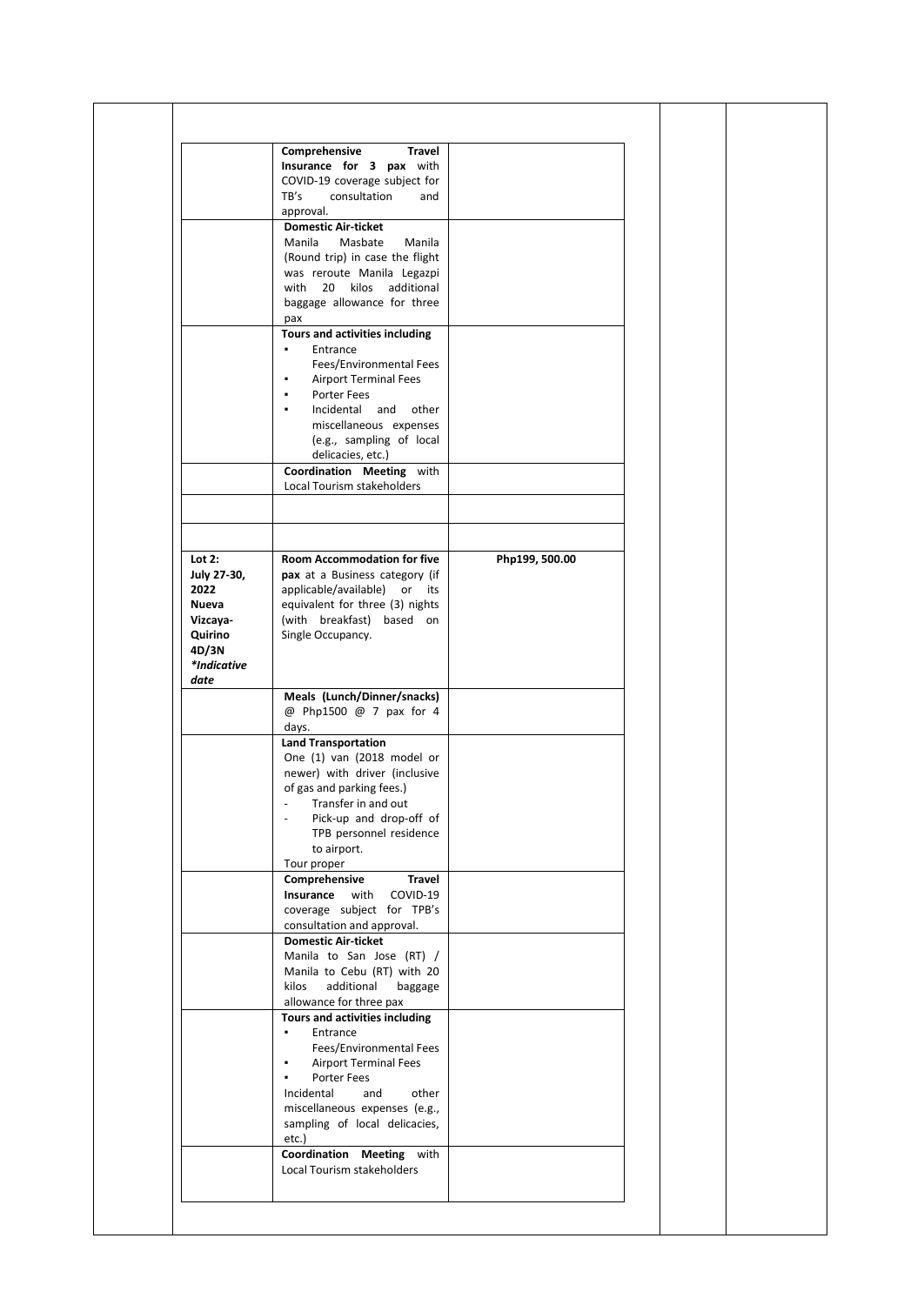| Lot $3:$<br>July 15-18,<br>2022<br>Davao Del Sur<br>and Davao<br>City,<br>4D/3N<br>*Indicative<br>dates                                      | <b>Room Accommodation for five</b><br>pax at a Business category (if<br>applicable/available)<br>or its<br>equivalent for three (3) nights<br>(with breakfast) based on<br>Single Occupancy.<br>*Including<br><b>DOT</b><br>Representatives                                                                   | Php214, 500.00    |  |
|----------------------------------------------------------------------------------------------------------------------------------------------|---------------------------------------------------------------------------------------------------------------------------------------------------------------------------------------------------------------------------------------------------------------------------------------------------------------|-------------------|--|
|                                                                                                                                              | Meals (Lunch/Dinner/snacks)<br>@ Php1500 @ 7 pax for 4 days.                                                                                                                                                                                                                                                  |                   |  |
|                                                                                                                                              | <b>Land Transportation</b><br>One (1) van (2018 model or<br>newer) with driver (inclusive<br>of gas and parking fees.)<br>Transfer in and out<br>$\blacksquare$<br>Pick-up and drop-off of<br>TPB personnel residence<br>to airport.<br>Tour proper<br><b>Comprehensive Travel</b><br>Insurance with COVID-19 |                   |  |
|                                                                                                                                              | coverage subject for TPB's<br>approval.                                                                                                                                                                                                                                                                       |                   |  |
|                                                                                                                                              | <b>Domestic Air-ticket</b><br>Manila to Zamboanga Round<br>Trip with 20 kilos additional<br>baggage allowance for three<br>рах                                                                                                                                                                                |                   |  |
|                                                                                                                                              | Tours and activities including<br>Entrance<br>Fees/Environmental Fees<br><b>Airport Terminal Fees</b><br>٠<br><b>Porter Fees</b><br>٠<br>Incidental<br>and<br>other<br>miscellaneous expenses (e.g.,<br>sampling of local delicacies,<br>etc.)                                                                | Subject to change |  |
|                                                                                                                                              | Coordination<br><b>Meeting</b><br>٠<br>with<br>Local<br>Tourism<br>stakeholders                                                                                                                                                                                                                               |                   |  |
|                                                                                                                                              |                                                                                                                                                                                                                                                                                                               |                   |  |
| Lot $4:$<br>October 5-8,<br>2022<br><b>CDO-Marawi</b><br>City-Iligan<br>City-Cotabato<br>City-Tawi-<br>Tawi<br>4D/3N<br>*Indicative<br>dates | <b>Room Accommodation for five</b><br>pax at a Business category (if<br>applicable/available)<br>or its<br>equivalent for three (3) nights<br>(with breakfast) based on<br>Single Occupancy.<br>*Including<br>$\blacksquare$<br><b>DOT</b><br>Representatives                                                 | Php355, 000.00    |  |
|                                                                                                                                              | ٠.<br><b>Meals</b><br>(Lunch/Dinner/snacks)<br>@ Php1500 @ 7 pax for<br>4 days.                                                                                                                                                                                                                               |                   |  |
|                                                                                                                                              | <b>Land Transportation</b><br>One (1) van (2018 model or<br>newer) with driver (inclusive<br>of gas and parking fees.)<br>Transfer in and out<br>$\overline{a}$<br>Pick-up and drop-off of<br>$\sim$<br>TPB personnel residence<br>to airport.                                                                |                   |  |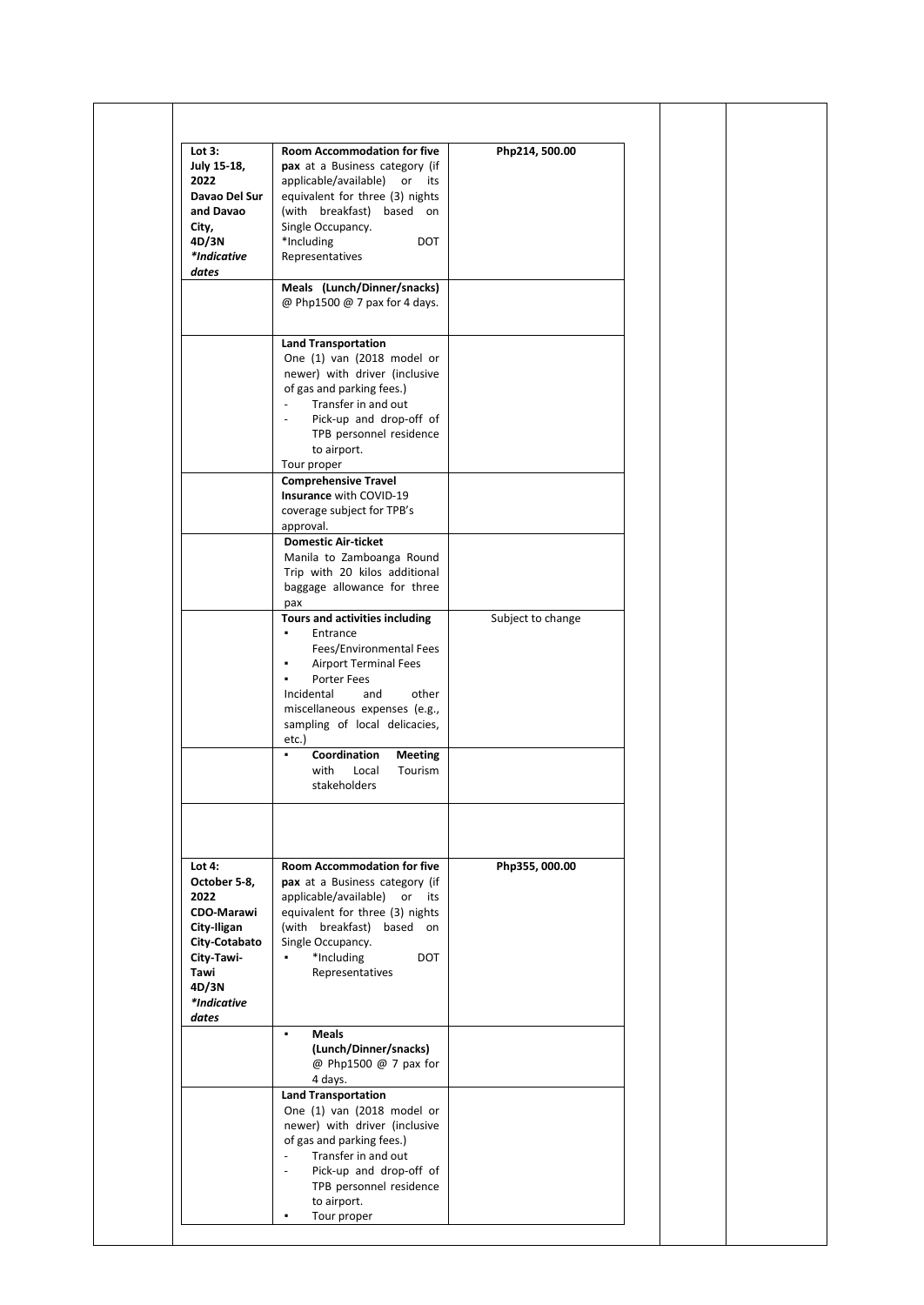| Comprehensive Travel<br>Insurance with COVID-19<br>coverage subject for<br>TPB's approval.                                                                                                                                     |                   |
|--------------------------------------------------------------------------------------------------------------------------------------------------------------------------------------------------------------------------------|-------------------|
| <b>Domestic Air-ticket</b><br>Manila to<br>CDO.<br>to<br>Cotabato City to Tawi-<br>Tawi round with 20 kilos<br>additional<br>baggage<br>allowance for three pax                                                                |                   |
| <b>Tours and activities including</b><br>Entrance<br>Fees/Environmental Fees<br><b>Airport Terminal Fees</b><br>Porter Fees<br>Incidental and other<br>miscellaneous expenses<br>(e.g., sampling of local<br>delicacies, etc.) | Subject to change |
| Coordination<br><b>Meeting</b><br>with Local<br>Tourism<br>stakeholders                                                                                                                                                        |                   |

### **GENERAL INCLUSIONS**

- 1. Assistance in preparing/securing entry documents, as necessary.
- 2. Willingness to respond to immediate/unforeseen changes in specifications.
- 3. Willing to provide services on a "send-bill" arrangement. Processing of payment shall be initiated upon certification by the end-user of satisfactory completion of services and issuance of billing statements accompanied by supporting documents by the supplier. Payment must be made in accordance with prevailing accounting and auditing rules and regulations.
- 4. Bidders must adhere to the DOT Guidelines from the Memorandum Circular No. 2020- 008 and 2020-011, as well as the IATF Safety Guidelines and Protocols.
- 5. *Tour activities and/or schedules/dates may still be changed* according to the recommendations of the DOT Regional Office involved and local IATF orders.

### **QUALIFICATIONS OF BIDDERS**

- 1. Must be Filipino owned, operated, and legally registered tour services company under Philippine laws;
- 2. Engaged in the travel and tour operator business for at least three (3) years at the date and time of the opening of bids;
- 3. Must have a minimum of 3 years' experience in providing logistical requirements and tour operator services such as small-medium-large scale tours, events, and the likes;
- 4. Must have expertise in organizing and coordinating travel arrangements, depending on the lot being bidded for;

### **ADDITIONAL TECHNICAL REQUIREMENTS**

The following additional technical requirements must be submitted together with the proposal.

- 1. Bidders should submit a budget bid proposal that reflects the cost of tours, activities, and logistical requirements. The TPB-initiated requested sponsorship (hosted/discounted) will be deducted from the bid amount. Thus, the tour operator will bill TPB *based on the actual cost per pax.*
- 2. Valid Department of Tourism (DOT) Certificate of Accreditation or Provisional Certificate of Accreditation (TPB to consider if their DOT certification is subject to renewal)
- 3. Preferably TPB Member
- 4. List of ongoing and completed tours conducted in the past three (3) years.
- 5. Provide an alternative itinerary in case of rain, risk of a typhoon, and other unforeseen or fortuitous events subject to the approval of TPB